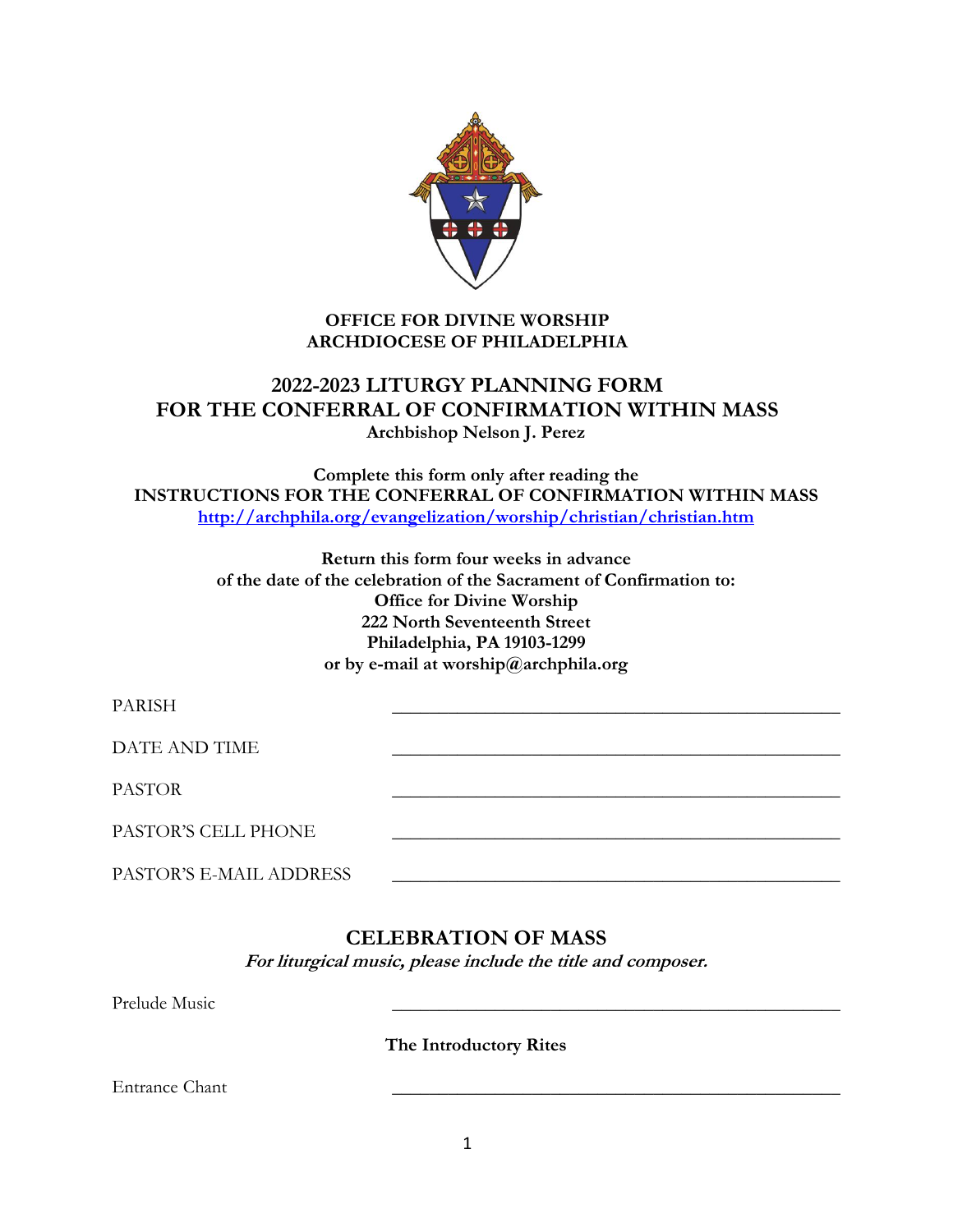| Rite for the Blessing and Sprinkling of Water (only on Sundays except Lent) |                                                                                                                                                                                                                                | $yes$ , no                                  |  |
|-----------------------------------------------------------------------------|--------------------------------------------------------------------------------------------------------------------------------------------------------------------------------------------------------------------------------|---------------------------------------------|--|
| Hymn during Sprinkling                                                      | <u> 1989 - Johann Stoff, amerikansk politiker (d. 1989)</u>                                                                                                                                                                    |                                             |  |
| Or<br>Penitential Act                                                       |                                                                                                                                                                                                                                |                                             |  |
| $\frac{1}{1}$ confess                                                       |                                                                                                                                                                                                                                | Kyrie ___________ sung, ___________ recited |  |
| Have mercy on us, O Lord                                                    |                                                                                                                                                                                                                                | Kyrie ___________ sung, ___________ recited |  |
| Invocations                                                                 |                                                                                                                                                                                                                                | sung, recited                               |  |
|                                                                             |                                                                                                                                                                                                                                |                                             |  |
| The <i>Gloria</i> is sung (see Instructions).                               |                                                                                                                                                                                                                                |                                             |  |
|                                                                             | Setting entry and the setting of the setting of the setting of the setting of the setting of the setting of the setting of the setting of the setting of the setting of the setting of the setting of the setting of the setti |                                             |  |
| Collect                                                                     |                                                                                                                                                                                                                                | Roman Missal, page                          |  |
|                                                                             | The Liturgy of the Word                                                                                                                                                                                                        |                                             |  |
| First Reading                                                               |                                                                                                                                                                                                                                |                                             |  |
|                                                                             |                                                                                                                                                                                                                                |                                             |  |
| Responsorial Psalm is sung.                                                 |                                                                                                                                                                                                                                |                                             |  |
|                                                                             |                                                                                                                                                                                                                                |                                             |  |
| Second Reading                                                              |                                                                                                                                                                                                                                |                                             |  |
|                                                                             |                                                                                                                                                                                                                                |                                             |  |
| Acclamation before the Gospel is sung.                                      |                                                                                                                                                                                                                                |                                             |  |
|                                                                             |                                                                                                                                                                                                                                |                                             |  |
| Gospel                                                                      |                                                                                                                                                                                                                                |                                             |  |
|                                                                             | Or                                                                                                                                                                                                                             |                                             |  |
|                                                                             |                                                                                                                                                                                                                                |                                             |  |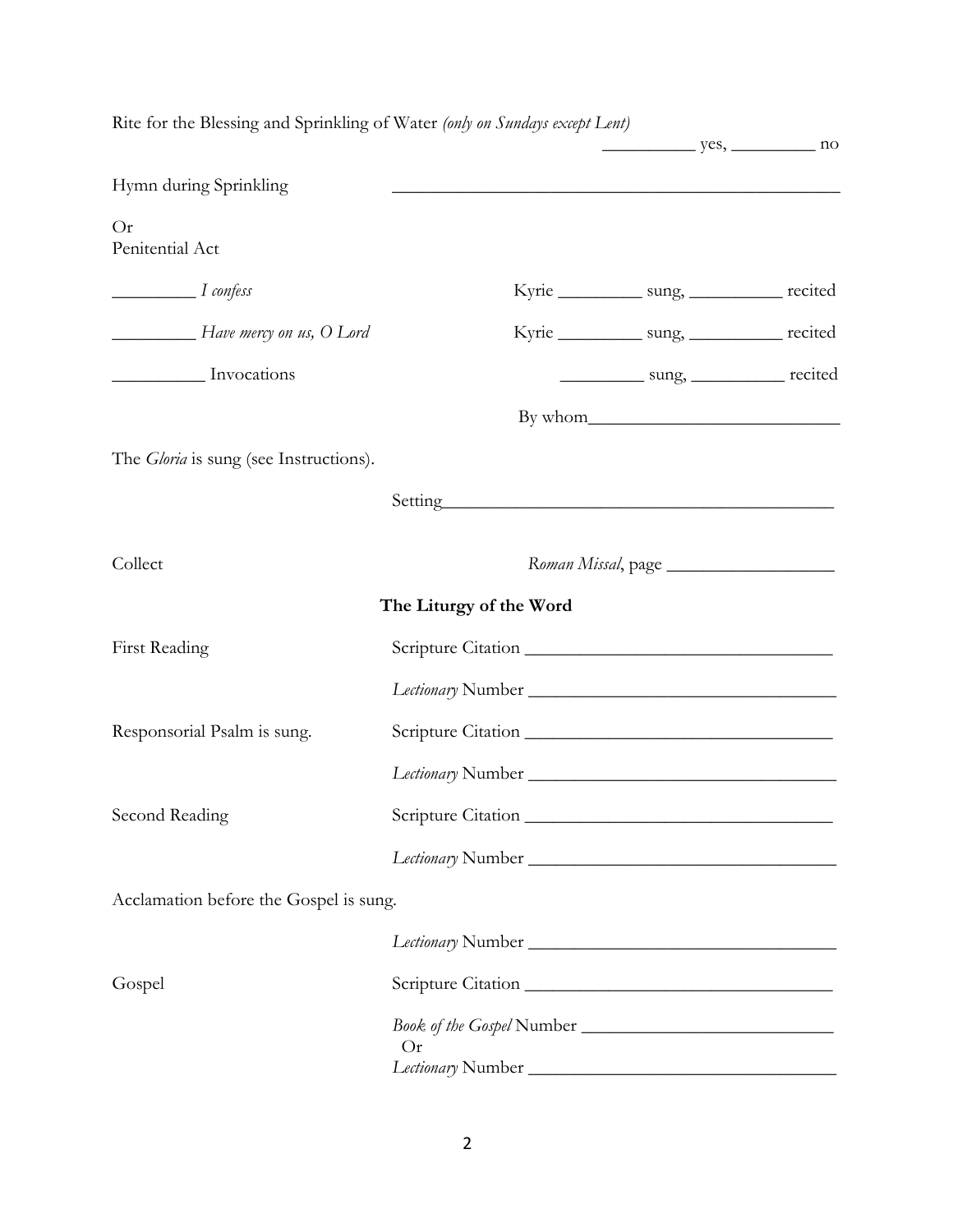#### **The Sacrament of Confirmation**

| Chant/Music during the Anointing with Sacred Chrism                             |                              |                                                                                                                                                                                                                               |                                          |  |
|---------------------------------------------------------------------------------|------------------------------|-------------------------------------------------------------------------------------------------------------------------------------------------------------------------------------------------------------------------------|------------------------------------------|--|
| Universal Prayer                                                                |                              | <u> 1989 - Johann Barbara, martxa alemaniar amerikan basar da</u>                                                                                                                                                             | _____________ sung, ____________ recited |  |
|                                                                                 | The Liturgy of the Eucharist |                                                                                                                                                                                                                               |                                          |  |
| Offertory Chant/Music during the Preparation of the Gifts                       |                              |                                                                                                                                                                                                                               |                                          |  |
| Prayer over the Offerings                                                       |                              |                                                                                                                                                                                                                               |                                          |  |
| Eucharistic Prayer<br>The Sanctus, the Mystery of Faith, and the Amen are sung. |                              |                                                                                                                                                                                                                               |                                          |  |
|                                                                                 |                              |                                                                                                                                                                                                                               |                                          |  |
| Lord's Prayer                                                                   |                              |                                                                                                                                                                                                                               | sung, recited                            |  |
| The <i>Agnus Dei</i> is sung.                                                   |                              |                                                                                                                                                                                                                               |                                          |  |
|                                                                                 |                              | Setting experience and the setting of the setting of the setting of the setting of the setting of the setting of the setting of the setting of the setting of the setting of the setting of the setting of the setting of the |                                          |  |
| Communion Chant                                                                 |                              |                                                                                                                                                                                                                               |                                          |  |
| Hymn of Praise                                                                  |                              |                                                                                                                                                                                                                               |                                          |  |
| Prayer after Communion                                                          |                              | Roman Missal, page                                                                                                                                                                                                            |                                          |  |
|                                                                                 | <b>The Concluding Rites</b>  |                                                                                                                                                                                                                               |                                          |  |
| Recessional Hymn/Music                                                          |                              |                                                                                                                                                                                                                               |                                          |  |
| Postlude                                                                        |                              |                                                                                                                                                                                                                               |                                          |  |

### **ADDITIONAL NOTES**

 "In celebrations at which the Bishop presides, and especially in the celebration of the Eucharist led by the Bishop himself with the presbyterate, the deacons, and the people taking part, the mystery of the Church is revealed (GIRM, number 22)." For this reason, this solemn celebration of Mass calls for special care in the preparation of the liturgical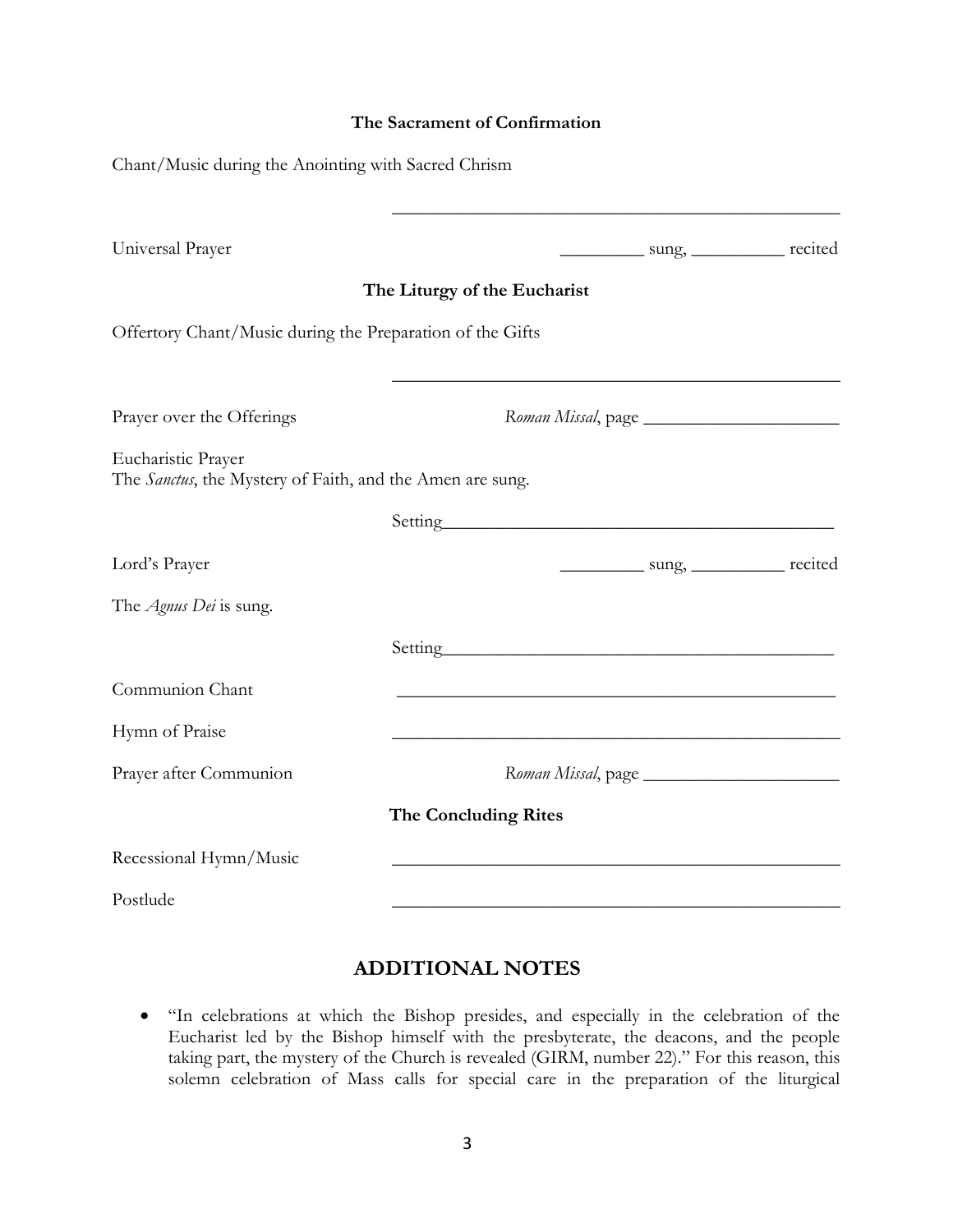celebration: the church itself, the music and liturgical ministers, and all that is required for the rites, including the sacred vessels.

- In the overall plan for liturgical music the parts that belong to the celebrant and people together should be sung, for example the Kyrie, the Gloria, the Holy, the Lord's Prayer and the Lamb of God. The choices for the Entrance, the Offertory and the Communion should correspond to the norms found in the *General Instruction of the Roman Missal*, numbers, 48, 74, and 87, with particular attention to the ritual Mass or the Mass of the day.
- Eight altar servers are needed. Please see Altar Server Notes for Confirmation on the website of the Office for Divine Worship.
- The Archbishop will use incense at the Entrance, the Gospel and the Preparation of the Gifts.
- Please attach a copy of the Universal Prayer with an introduction, intentions and concluding prayer according the order and pattern provided in the *General Instruction of the Roman Missal*, numbers 69-71, if the Universal Prayer provided in the *Order of Confirmation* will not be used.

# **ADDITIONAL INFORMATION**

\_\_\_\_\_\_\_\_\_\_\_\_\_\_\_\_\_\_\_\_\_\_\_\_\_\_\_\_\_\_\_\_\_\_\_\_\_\_\_\_\_\_\_\_\_\_\_\_\_\_\_\_\_\_\_\_\_\_\_\_\_\_\_\_\_\_\_\_\_\_\_\_\_\_\_\_\_\_

1) Where will the Archbishop meet with the candidates prior to Mass?

2) Will there be remarks by the pastor after the Prayer after Communion?

 $yes,$  no

3) Will there be a Presentation (Spiritual Bouquet) to the Archbishop?

 **\_\_\_\_\_\_\_\_\_** yes, \_\_\_\_\_\_\_\_\_ no

Before Mass, after Mass or following the Prayer after Communion \_\_\_\_\_\_\_\_\_\_\_\_\_\_\_\_\_

4) Where will the Archbishop greet the congregation after Mass?

5) Names of Concelebrants (only the names of the pastor and other priests associated with the parish need be listed):

 **\_\_\_\_\_\_\_\_\_\_\_\_\_\_\_\_\_\_\_\_\_\_\_\_\_\_\_\_\_\_\_\_\_\_\_\_\_\_\_\_\_\_\_\_\_\_\_\_\_\_\_\_\_\_\_\_\_\_\_\_\_\_\_\_\_\_\_\_\_\_\_\_\_\_\_\_**

 **\_\_\_\_\_\_\_\_\_\_\_\_\_\_\_\_\_\_\_\_\_\_\_\_\_\_\_\_\_\_\_\_\_\_\_\_\_\_\_\_\_\_\_\_\_\_\_\_\_\_\_\_\_\_\_\_\_\_\_\_\_\_\_\_\_\_\_\_\_\_\_\_\_\_\_\_**

 **\_\_\_\_\_\_\_\_\_\_\_\_\_\_\_\_\_\_\_\_\_\_\_\_\_\_\_\_\_\_\_\_\_\_\_\_\_\_\_\_\_\_\_\_\_\_\_\_\_\_\_\_\_\_\_\_\_\_\_\_\_\_\_\_\_\_\_\_\_\_\_\_\_\_\_\_**